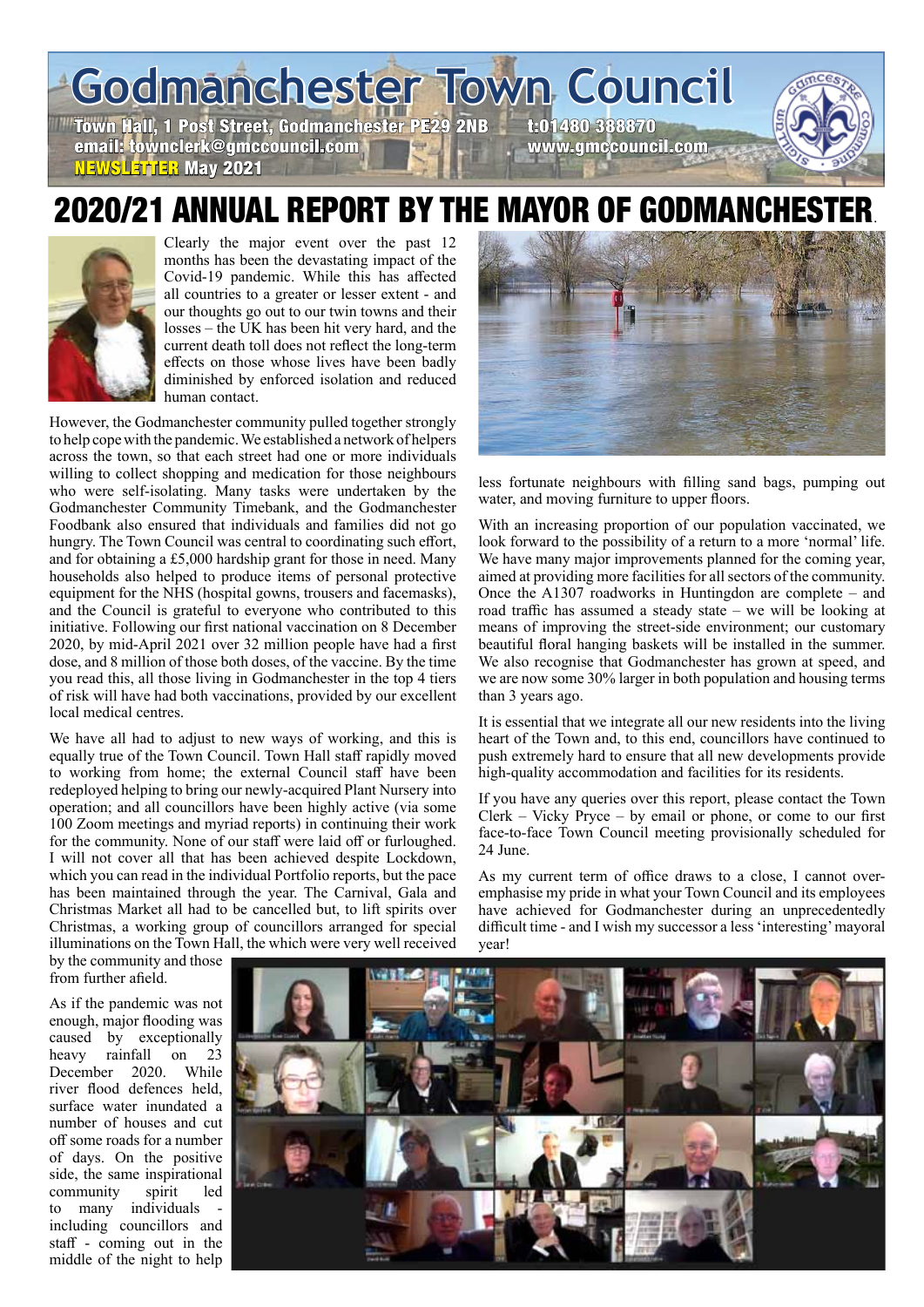The Property Portfolio Group has continued to look after and maintain the Queen Elizabeth School, the Town Hall and the Judith's Field Pavilion during the pandemic. The public toilet on School Hill has been kept open when permitted under Government guidelines. All other facilities have

been closed.

The Skatepark has been forced to close during lockdown periods but is now open with social distancing.

A defibrillator has been added to the Judith's Field pavilion and a further defibrillator will be fixed to the wall of the Queen Elizabeth School as soon as listed building consent is granted.

Our buildings are all covered by CCTV and a new policy document on CCTV usage is being prepared

A new public toilet with facilities for the disabled and for baby changing will be constructed during May at Judith's Field. There will also be a store room for grounds maintenance

equipment.







Throughout the year the council has

worked hard to procure a new Multi Wheel Fun Track on the old BMX area on Judith's Field. Following a public announcement a working group was formed comprising enthusiasts, families and three town councillors to hear presentations from potential specialist contractors and to make recommendations. The idea is to provide a family friendly facility to appeal to all ages and all skill levels. The track will make an important contribution to both the physical and mental health of the community and will complement the existing skatepark. It had originally been hoped to open the new track in time for the summer holidays. However, the process has meant that construction now looks unlikely to be commenced before the Autumn.

Litter has continued to be major problem on all council sites in spite of valiant efforts by many councillors and volunteers to keep our town clean and beautiful. It is hoped to organise a major community awareness campaign to address the problem.

### PROPERTY GROUP NEWS

A large part of our annual budget is spent on regular grass cutting, tree pruning and watering etc; this took some £33,000 of our budget in  $2020/21$ .

Project development and acquisition, Grant disbursement, Information Technology, and Communications to involvement with the Youth Council and the Huntingdon and Godmanchester Twining Association. In addition, the Business Group chairs the Council Budget Advisory Panel and thus helps to produce the annual Town Budget. We were delighted that, despite the numerous projects underway, we were able to limit the increase in Precept to  $2\%$  – 4p a day for a Band-D property.

Against the demanding backdrop of working Grant, which is helping to develop expansion within strict Covid-19 guidelines, the of Community Nursery operations including Business Group has continued to provide the acquisition of new working and visitor recommendations and guidance to the Town facilities, and to recommend the award of grants Clerk and Council on issues ranging from to a range of causes including the Magpas air



Godmanchester's Youth Council continues to meet monthly in term

overseeing the Town Community Nursery, ambulance, Camsar, Bloodrunners, Young

time. This ensures that we stay connected to and remain aware of the views of our younger residents. The Youth Council have also attended a Town Council meeting via Zoom and gave us a thoroughly informative presentation of their work and views.

The Group was delighted to both negotiate a

Comrades, Godmanchester in Bloom, and the Godmanchester Community Association. The Group also spearheaded the acquisition of 3 fully automatic Defibrillators, which are being installed with 24/7 public access at Judith's Field, the Nursery and at School Hill. Group training sessions will be offered when Covid constraints allow, and the Godmanchester

First Responder is supporting us by ensuring continuing serviceability.

The Business Group is delighted that the long-anticipated work at Mill Steps is about to commence. It will provide not only a Pass, through which fish and eels can traverse upstream to spawn, but also the creation of an appealing area where the old Town Mill once stood. We believe that, when complete, this will be an attractive landscape and relaxing natural area for our Town and its many visitors to enjoy.

#### BUSINESS GROUP NEWS

#### ENVIRONMENT GROUP NEWS

The Environment Portfolio group of the Town Council is responsible for the maintenance and improvement of Godmanchester's external environment. This includes open areas such as the Recreation Ground and Judith's Field - incorporating children's play areas where we undertake quarterly safety inspections - but also the Cemetery and closed churchyard. Street furniture - benches, half the rubbish bins (the remainder are serviced by HDC), lighting and hanging baskets - but not the planters kindly provided by Godmanchester in Bloom.

> has opened and, once the new road across Mill extreme weather events. We are very grateful to all the local volunteers who came out and helped their neighbours during the crisis. Huntingdonshire District Council and Cambridgeshire County Council are currently undertaking an investigation (due to be published in the summer) which should lead to improvements in the case of future

Additional expenditure has been associated with the start of the muchneeded rejuvenation of our osiers beds, the wild area beyond the recreation ground, with our contractors GTS cutting down willows obstructing the river and the Community Association's Volunteer Group providing the muscle and equipment to clear the areas afterwards. The volunteers also removed decades of accumulated

deadwood, and planted new shrubs and plants provided by us. We also purchased 11 black poplar trees that were planted by our tree warden Cllr. Graham Campbell and his wife Carlie.

The Adult Gym on Queen's Walk is now complete with the addition of the final piece, an upper body workout for wheelchair users. This facility is free to use and hopes to promote fitness and wellbeing for those who use it. There have also been repairs undertaken to the play area fencing adjacent to it.

A major project over the past year has been the design, development and work associated with gaining Huntingdonshire District Council approval and planning permission for Skyworld, our new climbing structure on the Recreation Ground, This is scheduled for installation at the end of July 2021 and is intended to provide an exciting and challenging attraction for a family outing within walking distance. There are also plans afoot to upgrade our other play

areas with the first work starting soon at Judith's Field, when we will be replacing and enlarging the existing toddler fenced play area in readiness for new and exciting equipment for our younger children.



PLANNING AND TRANSPORT GROUP NEWS

Influencing new development The Town Council is consulted on planning matters by the District Council and County Council (for waste and minerals). During 2020/21, the Town Council has responded to 56 planning applications and subsequent revisions. The most significant applications were further detailed plans about the new estates and landscaping at Romans' Edge. On most of these, we recommended refusal because we had concerns about over-development, inadequate landscaping and poor design not being in accordance with the approved Design Guide. We have spoken to the developer of 59 social housing units behind Cardinal Distribution Park and expressed our concerns about layout, housing density and noise attenuation measures. We continue to work with the developer of the main Romans Edge site to improve the swales, complete the landscaping and allotments, replace dead and damaged trees and provide

and empty litter bins.

Update of our Neighbourhood

In December 2017, our Neighbourhood Plan was approved by the District Council. The Plan describes the aspirations for Godmanchester and contains policies to help us influence development. We plan to update our Neighbourhood Plan to ensure conformity with

the new Local Plan.

**GODMANCHESTER** 

Future Development in

**PLAN** 

Over the next few years, we will see more new homes completed in Godmanchester, including at RGE Engineering, Dexter's Farm and hopefully - at Tyrells Marina which is currently derelict and an eyesore. These developments will also generate funds from the developers (Community Infrastructure Levy) that we can

use to help improve the town. Transport Matters

The main A14 bypass around Godmanchester

Common to the ring road is complete, should lead to major reductions in traffic through the town. We then plan to undertake a full transport study to establish where we have traffic problems in the town - for example on road congestion and insufficient parking.

We have advised the County Council (CCC) that it is too soon to consult residents and businesses on a possible trial closure of the road bridge to Huntingdon, because we wish to see how traffic settles down after the completion of the A1307 work and post Covid-19. CCC say they can only allow emergency vehicles and cycles over the bridge because of highway planning limitations, as a result of which buses cannot also use it, and bus services into Godmanchester would deteriorate.

We are pleased that the proposal for a third river crossing over the Ouse Valley from Wyton to the A14 has been dropped.

We had concerns about the environmental implications of a new road across the valley running parallel to Cow Lane, and the increase in traffic on the A1198 which could result.

#### Christmas Flooding

Heavy rain just before Christmas 2020 caused widespread flooding. Fortunately the new river defences held back river water protecting the old town but, sadly, many homes, roads and businesses were affected by surface water.

Some eight properties were flooded internally, while others were surrounded by water and a few roads were blocked for several days. We suspect that the flooding was exacerbated by a lack of maintenance of road drains, and ditches becoming filled with debris and silt.